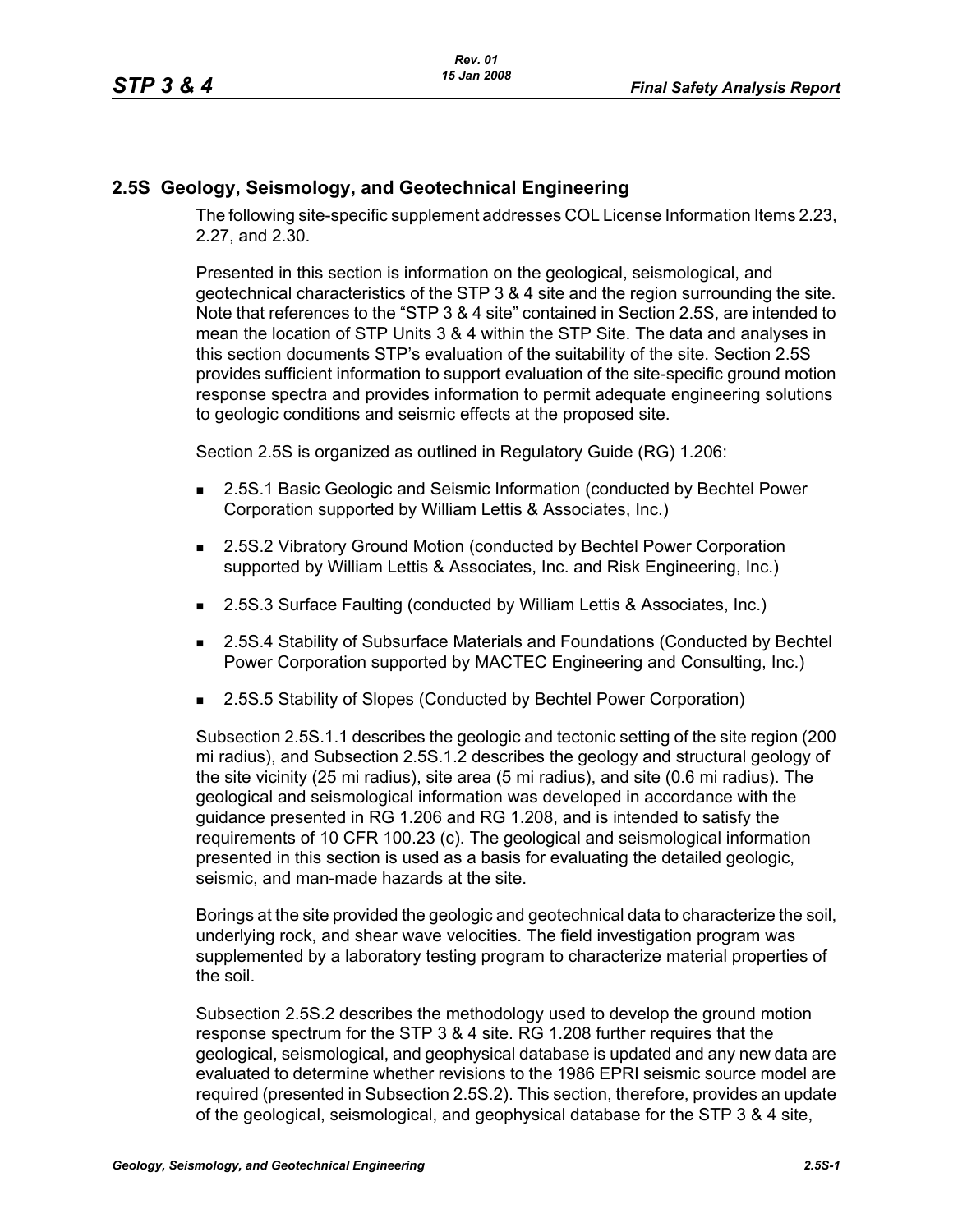focusing on whether any data published since 1986 indicates a significant change to the 1986 EPRI seismic source model.

The review of regional and site geologic, seismic, and geophysical information and an evaluation of the updated earthquake catalog confirmed the use of appropriate EPRI seismic sources and seismic parameters as a starting point for developing the Ground Motion Response Spectrum (GMRS). However, the EPRI methodology did not originally incorporate contributions from seismic sources in the Gulf of Mexico except along the immediate coast. Special attention was focused on characterization of the Gulf of Mexico seismicity for this reason and because of the recent occurrence of two moderate earthquakes in the Gulf.

In addition, the Rio Grande and New Madrid fault zone source areas were evaluated. Rather than revise the Rio Grande source, faults in the Rio Grande rift were incorporated into the Probabilistic Seismic Hazard Analysis (PSHA). A revised New Madrid source zone was incorporated into the PSHA as well.

Bechtel Power Corporation, supported by William Lettis & Associates, Inc. and Risk Engineering, Inc. conducted an assessment of ground motion at the STP site using the guidance provided in RG 1.208. The starting point for this site assessment is the EPRI-SOG probabilistic seismic hazard analysis (PSHA) evaluation (Reference 2.5S.1-17). RG 1.208 incorporates developments in: ground motion estimation models; updated models for earthquake sources; methods for determining site response; and new methods for defining a site-specific, performance-based earthquake ground motion that satisfy the requirements of 10 CFR 100.23 and lead to the establishment of the safe shutdown earthquake (SSE) ground motion. The purpose of Subsection 2.5S.2 is to develop the site-specific ground motion response spectrum (GMRS) characterized by horizontal and vertical response spectra determined as free-field motions on hard rock using performance-based procedures. The GMRS represents the first part in development of an SSE for a site as a characterization of the regional and local seismic hazard under Regulatory Position 5.4 of RG 1.208. In the case of the STP 3 & 4 site, the GMRS is used to determine the adequacy of the Certified Seismic Design Response Spectra (CSDRS) for the GE ABWR Design Certification Document (DCD). The CSDRS are the SSE for the site, the vibratory ground motion for which certain structures, systems, and components are designed to remain functional, pursuant to Appendix S of 10 CFR part 50.

Subsection 2.5S.3 documents an evaluation of the potential for tectonic and nontectonic surface deformation at the STP 3 & 4 site. The data developed as a result of literature and data reviews, interpretations of aerial and satellite imagery, field, and aerial reconnaissance and discussions with current researchers and an analysis of seismicity with respect to geologic structures indicate that there are no Quaternary faults or capable tectonic sources within 25 mi of the site.

Subsection 2.5S.4 describes the site subsurface investigation which consisted of 119 soil and rock borings, 31 cone penetrometer tests, 4 test pits, and geophysical logging including P-S suspension logging. Laboratory testing of soil and rock samples provided data on geotechnical/geoengineering parameters. A liquefaction analysis was